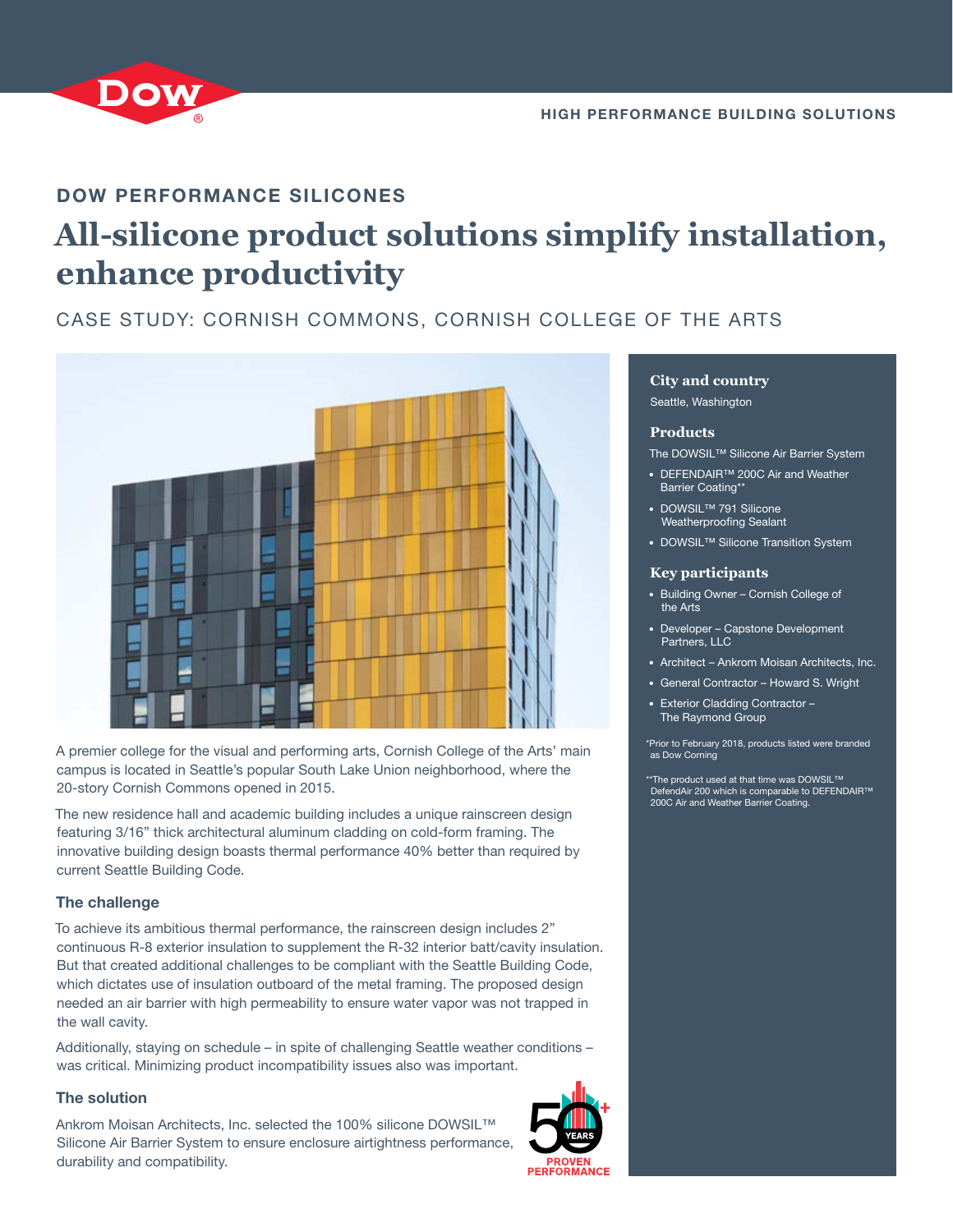"When we learned about the option of a fluid-applied silicone air and water barrier, we realized that DEFENDAIR™ 200C Air and Weather Barrier Coating was ideal for our needs," said Architect Eric Bressman of Ankrom Moisan Architects. "Not only did the spray-applied product simplify installation and eliminate the need for traditional membrane materials, its high permeability ensured our design's compliance with Seattle Building Code."

#### Unitized construction

To keep the project on schedule, the design called for a combination of unitized rainscreen panels and traditional construction techniques. The use of unitized panels assembled off-site in a controlled manufacturing environment enabled continued productivity, regardless of weather.

Construction of the unitized panels by The Raymond Group was facilitated by the external cladding contractor's licensed use of a patented universal joint system (U.S. Patent 8,943,7731 ), which is designed with interlocking joints that mitigate improper installation conditions that increase the risk of failure. The joint system relies on DOWSIL™ sealants for enhanced performance.

DOWSIL™ silicones were used exclusively in the panels – DEFENDAIR™ 200C Air and Weather Barrier Coating as an air barrier and DOWSIL<sup>™</sup> 791 Silicone Weatherproofing Sealant for unit sealing. The quick cure capability of the DOWSIL™ products helped keep unit assembly on schedule. The unitized rainscreen system was used from the third floor to the 20th floor – using 30 units per floor – with approximately 50,000 square feet protected by the DOWSIL™ Silicone Air Barrier System.

1 Assigned to AGN Universal, LLC, Duvall, WA.

#### All-weather installation

Construction on-site was able to continue into late fall, due in part to the low-temperature installation capability of DEFENDAIR™ 200C Air and Weather Barrier Coating, which can be applied at temperatures as low as 20°F (-6°C).

"The ability to use spray-applied product was much easier," said Jerry Jensen, Project Manager for The Raymond Group. "Its coldweather ability allowed us to continue construction into inclement fall weather."

In addition to the unitized rainscreen panels, on-site work totaling nearly 8,000 square feet was completed using the DOWSIL™ Silicone Air Barrier System on the first and second floors.

#### Confidently Build A Better Barrier – Simple. Compatible. Silicones.

Because it's not uncommon to face challenges with varying interfacing construction materials, having a compatible all-silicone solution from Dow was appreciated and deemed advantageous.

"Having exclusively silicone products ensured compatibility," Jensen said. "Rather than an 'origami' of incompatible materials around openings, having all-silicone materials simplified construction and eliminated uncertainty.

"It's straightforward. We can get answers from a single, trusted manufacturer, without unproductive back-and-forth exchanges with multiple suppliers," he said. "It's helpful to have the continuity and support – and the confidence of warranty protection – from [Dow.]"

Additionally, the all-silicone compatibility of the DOWSIL™ Silicone Air Barrier System allowed materials to be applied in any order, eliminating sequencing delays and expenses.

#### Learn more

Dow High Performance Building solutions include proven and innovative materials for structural and protective glazing, weatherproofing, insulating glass, high-efficiency insulation, and window and door fabrication. To learn more about the DOWSIL™ Silicone Air Barrier System and other High Performance Building solutions from Dow, visit [BuildaBetterBarrier.com](http://www.buildabetterbarrier.com).





Unitized exterior cladding panel construction includes DEFENDAIR™ 200C Air and Weather Barrier Coating as its vapor-permeable protection.